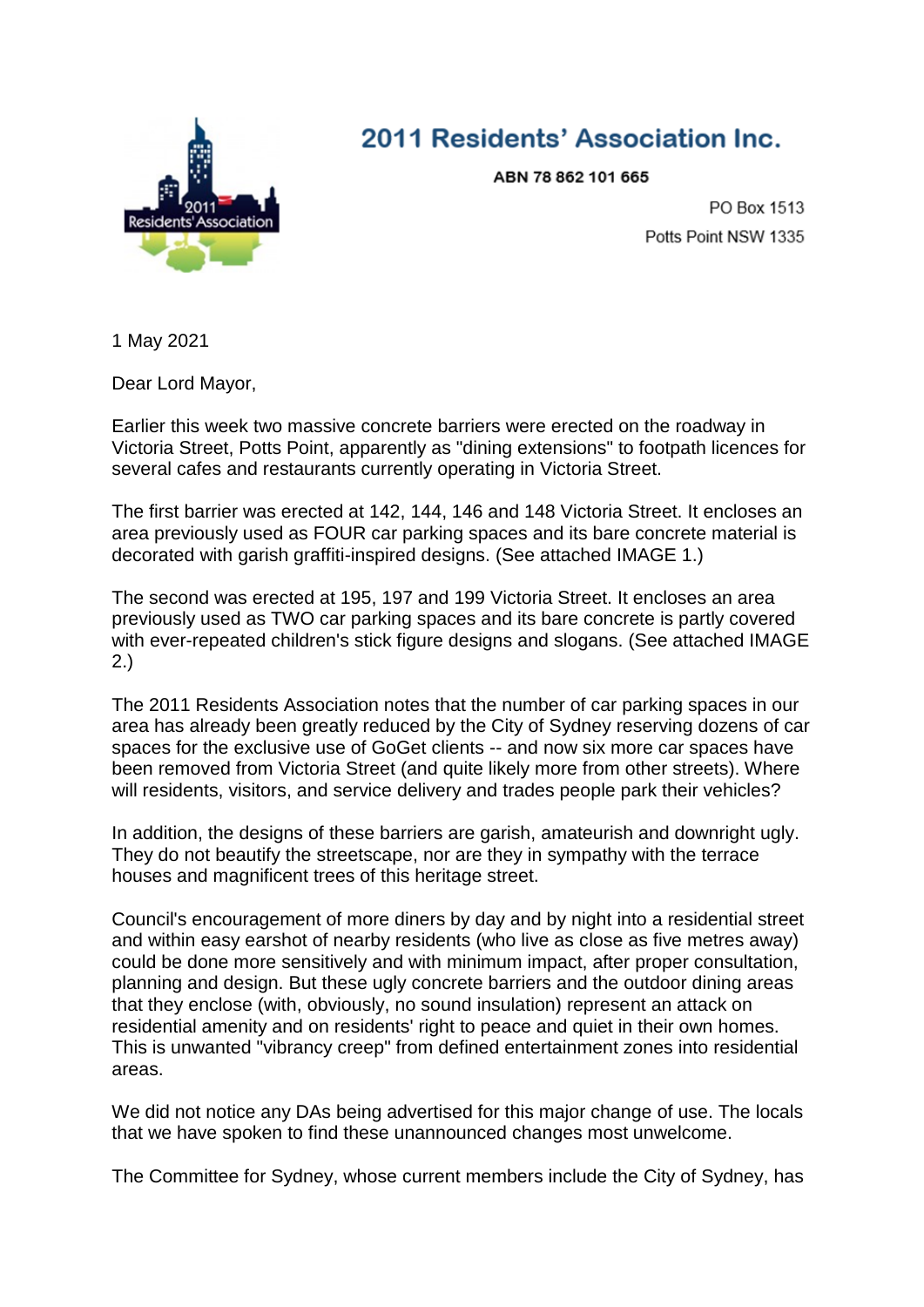announced it believes "Sydney can have a vibrant 24-hour economy without sacrificing people's safety and wellbeing".

( [https://sydney.org.au/news-events/media-release/cfs-statement-significant](https://sydney.org.au/news-events/media-release/cfs-statement-significant-movement-in-support-of-sydneys-24-hour-economy/)[movement-in-support-of-sydneys-24-hour-economy/](https://sydney.org.au/news-events/media-release/cfs-statement-significant-movement-in-support-of-sydneys-24-hour-economy/) )

We ask, how does the introduction of such ugly and bulky eyesores that are taking up precious public space and facilitating more noise in an overwhelmingly residential street - which has always been home to thousands of residents including shift workers, elderly people, and everyone who expects the "peaceable enjoyment" which is the right of every resident in their own flat or house - not seriously impact "people's safety and wellbeing", as well as having an obviously detrimental impact on the hard-won heritage landscape of our neighbourhood?

We note that, overarching all these concerns, there is the real potential for serious Occupational Health and Safety Risks for both patrons and wait staff who are exposed to noxious car fumes just inches away from tables and food, and to cars moving at speed just centimetres away on the shared road.

Yours faithfully,

Carole Ferrier Convenor 2011 Residents Association

**Attachments:** IMAGE 1: See below IMAGE 2: See below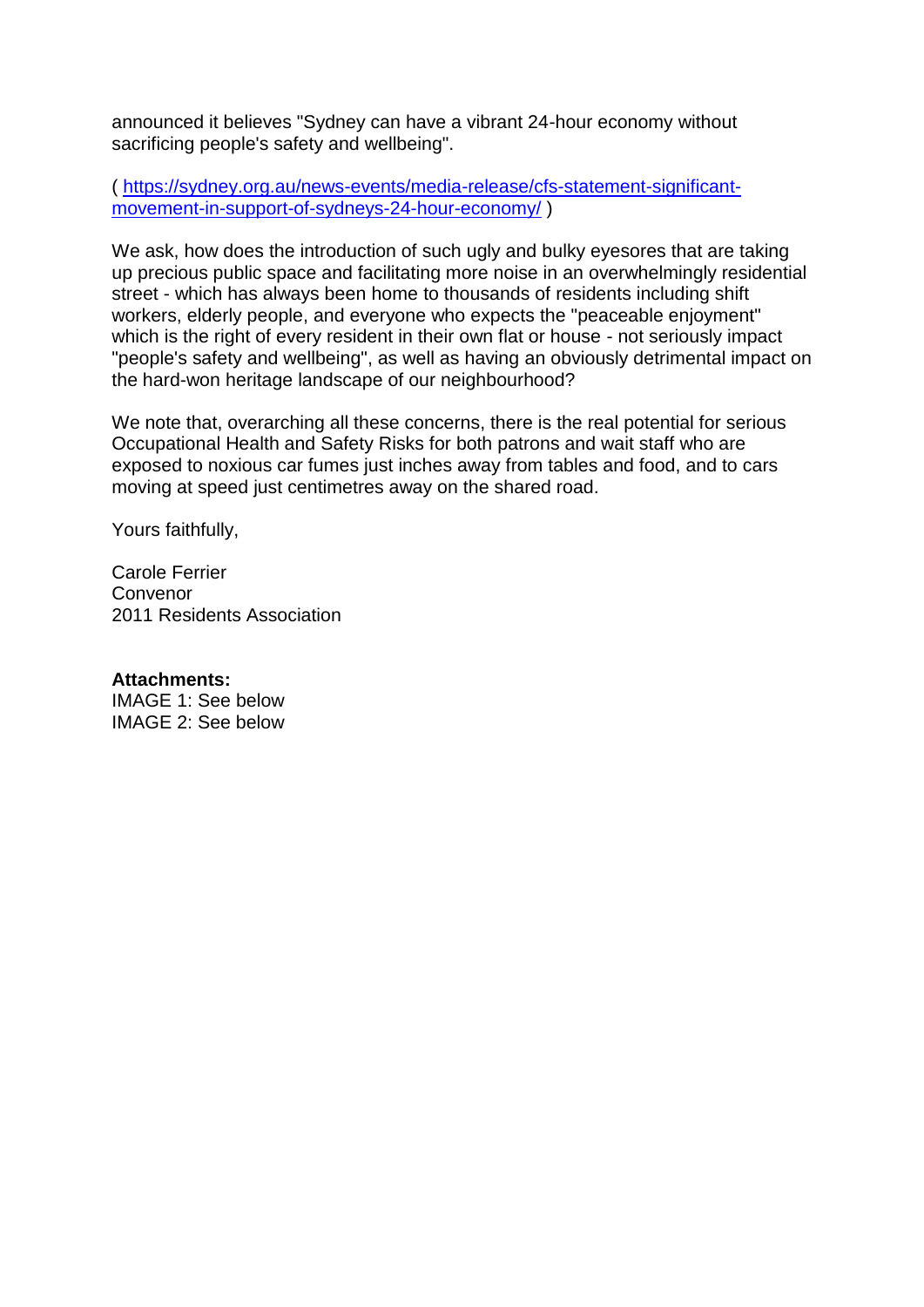